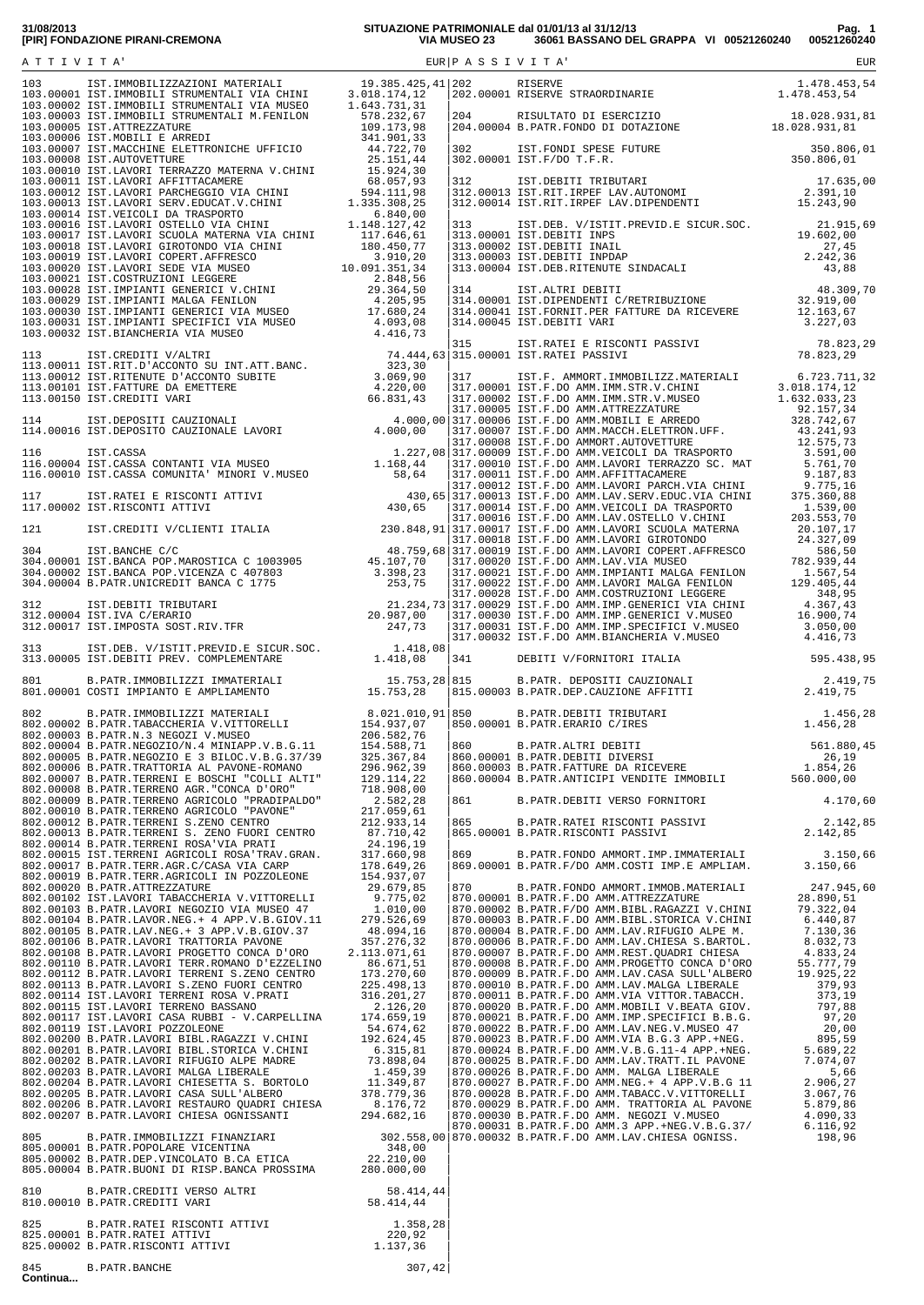| 31/08/2013<br>[PIR] FONDAZIONE PIRANI-CREMONA                                                    | SITUAZIONE PATRIMONIALE dal 01/01/13 al 31/12/13<br>VIA MUSEO 23 | 36061 BASSANO DEL GRAPPA VI 00521260240 |  | Pag. $2$<br>00521260240 |
|--------------------------------------------------------------------------------------------------|------------------------------------------------------------------|-----------------------------------------|--|-------------------------|
| 845.00004 B.PATR.CREDITO COOP.ROM.E S.CATERINA<br>845.00005 B.PATR.BANCA POPOLARE ETICA SOC.COOP | 117,61<br>189,81                                                 |                                         |  |                         |
| Totale ATTIVITA'<br>- -                                                                          | 28.167.191,50 Totale PASSIVITA                                   |                                         |  | 28.167.191.50           |

Totale ATTIVITA'<br>**Continua...**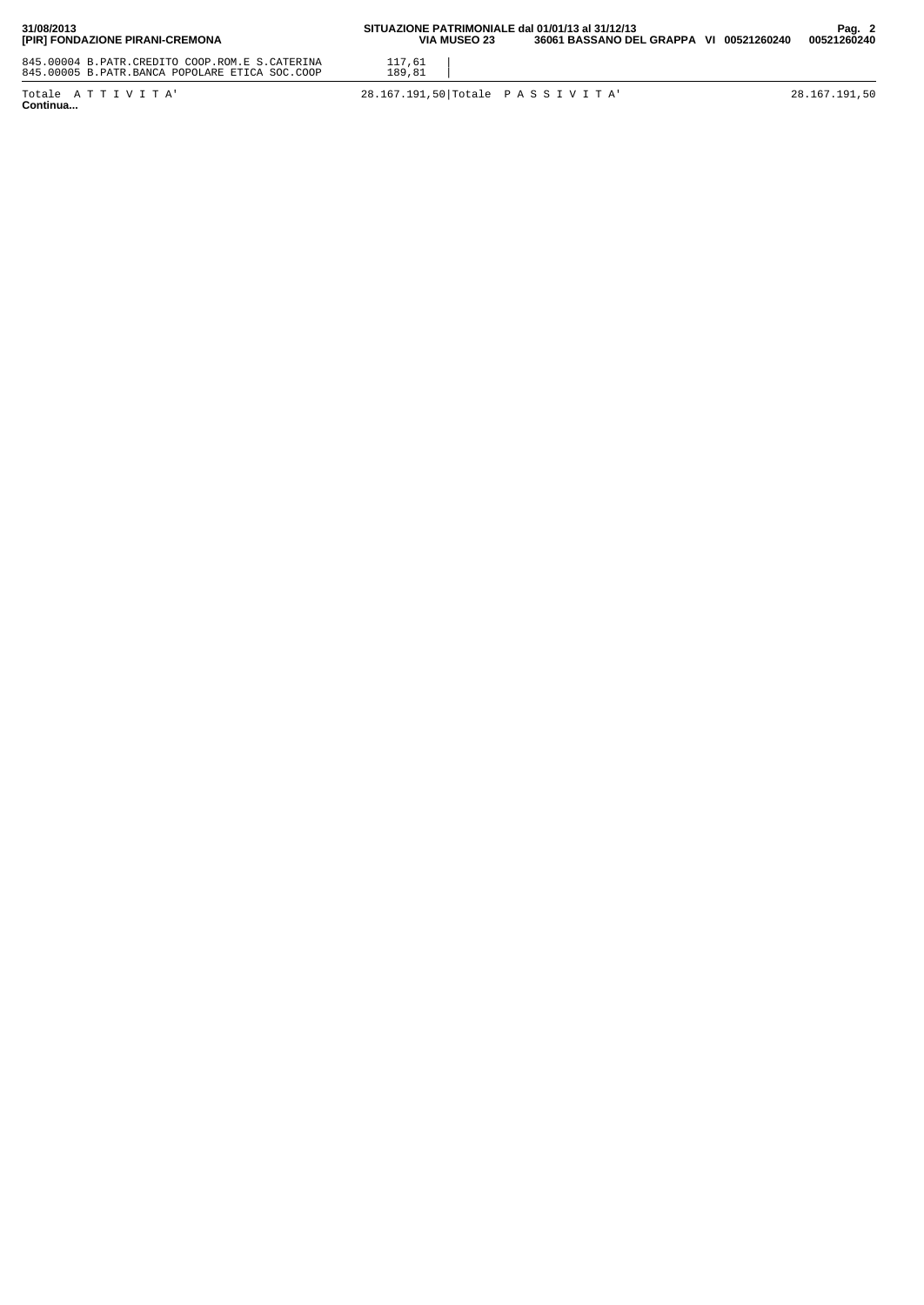**31/08/2013 CONTO ECONOMICO dal 01/01/13 al 31/12/13 Pag. 3 [PIR] FONDAZIONE PIRANI-CREMONA VIA MUSEO 23 36061 BASSANO DEL GRAPPA VI 00521260240 00521260240**

|                 |                                                                                                                                                                                                                                          |           | 915 B.PATR.PROVENTI FINANZIARI 28.573,25<br>915.00001 B.PATR.INT.ATT.LORDI C/C BANCHE 598,66<br>915.00002 B.PATR.INT.ATT.LORDI TIT.POP.VICENZA 26.802,86<br>915.00005 B.PATR.ALTRI PROV.FINANZIARI 3,00<br>915.00006 B.PATR.INT.ATT.LO |  |
|-----------------|------------------------------------------------------------------------------------------------------------------------------------------------------------------------------------------------------------------------------------------|-----------|----------------------------------------------------------------------------------------------------------------------------------------------------------------------------------------------------------------------------------------|--|
|                 |                                                                                                                                                                                                                                          |           |                                                                                                                                                                                                                                        |  |
|                 | 512.00002 20100202 20100202 20100202 201002<br>513.00001 IST.SOPRAVVENIENZE PASSIVE 31.186,76                                                                                                                                            | 31.186,76 |                                                                                                                                                                                                                                        |  |
|                 |                                                                                                                                                                                                                                          |           |                                                                                                                                                                                                                                        |  |
|                 | 31.100770 131.30FARVENIENZE FASSIVE<br>14.00002 IST.IRAP ESERCIZIO 9.152,00<br>925 B.PATR.MATERIE PRIME<br>925.00001 B.PATR.MATERIE PRIME<br>925.00001 B.PATR.MATERIE DI CONSUMO C/ACQ. 833,29<br>925.00001 B.PATR.ACQ.MATERIALE DI CONS |           |                                                                                                                                                                                                                                        |  |
|                 |                                                                                                                                                                                                                                          |           |                                                                                                                                                                                                                                        |  |
| 935<br>Continua | B.PATR.PRESTAZIONI DI SERVIZI 23.198,72                                                                                                                                                                                                  |           |                                                                                                                                                                                                                                        |  |